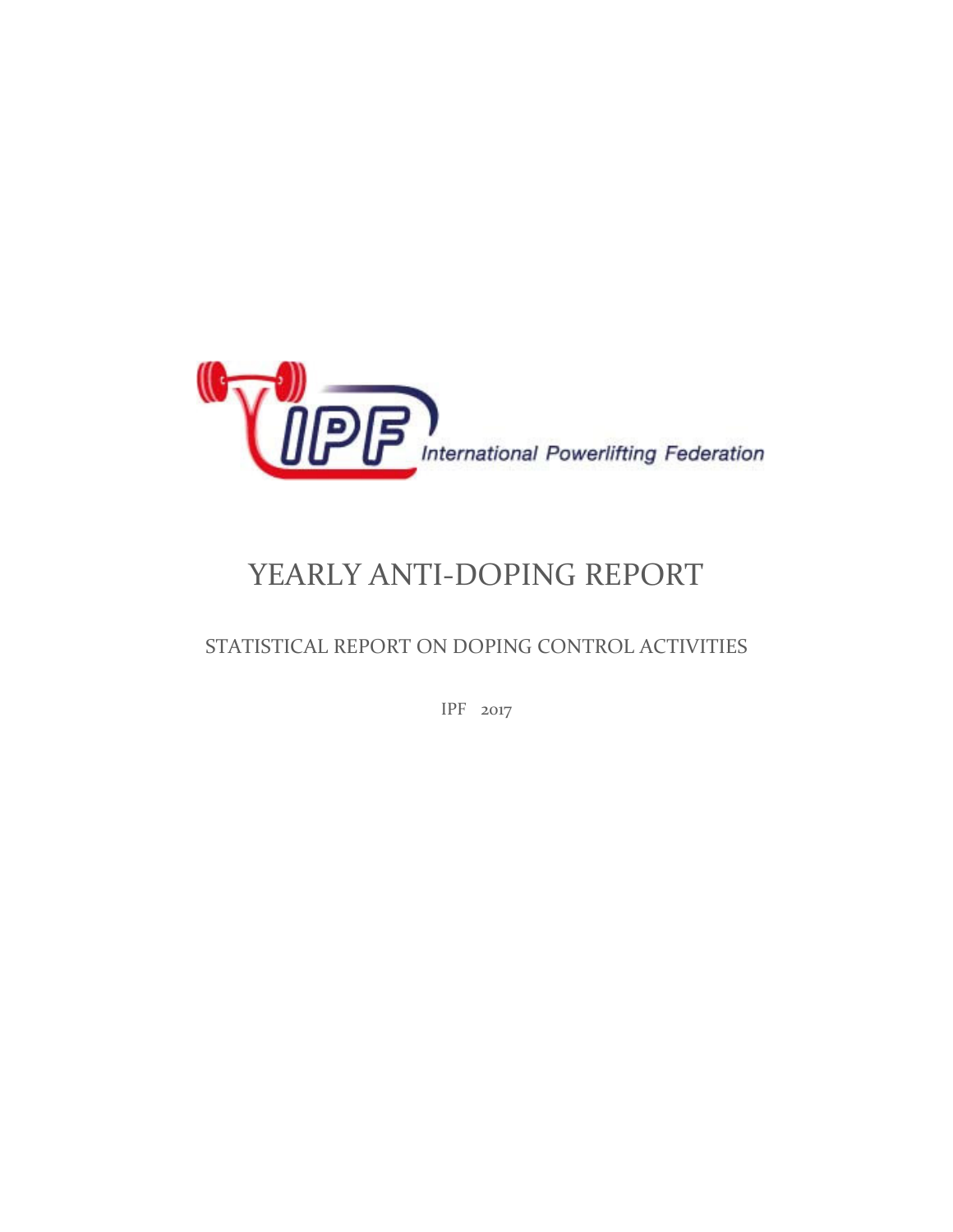## DOPING CONTROLS

In 2017 IPF conducted a total of 527 doping controls.

The breakdown of urine samples collected is as follows.

- 432 in competition doping controls
	- $\checkmark$  22 were collected during Masters Competitions
	- $\checkmark$  31 were collected during Junior Competitions
- 95 out of competition doping controls

The breakdown of blood samples collected is as follows.

- **o** in competition doping controls
- 17 out of competition doping controls

### ANTI-DOPING RULE VIOLATIONS

#### International Level Anti Doping Rule Violations

Out of the 527 tests conducted in 2017, 10 resulted in asserted anti-doping rule violations (ADRVs). (note: 2 cases are still pending)

Following these anti-doping rule violations documentary hearings were held before the IPF Doping Hearing Panel to decide on the appropriate consequences to impose.

The columns below outline each 2017 ADRV including the athlete's name, Country, date of beginning and end of period of ineligibility (where the date is the same the sanction imposed was a warning), the fine imposed and the class of prohibited substance involved.

|  | ma e | Czech<br>Repub c | 14.08.2017 | 14.08.2021 | $2.000,00 \in$ S1.1A Exogenous AAS                                                                                   |
|--|------|------------------|------------|------------|----------------------------------------------------------------------------------------------------------------------|
|  | ma e | Egypt            | 04.12.2017 | 04.12.2021 | 2.000,00 € S1.1A Exogenous AAS                                                                                       |
|  | ma e | L bya            | 04.12.2017 | 04.12.2021 | $2.000,00 \in$ S1.1A Exogenous AAS                                                                                   |
|  | mae  | Iran             | 07.06.2017 | 07.06.2021 | 2.000,00 € S1.1A Exogenous AAS                                                                                       |
|  | mae  | L thuan a        | 26.07.2017 | 25.09.2017 | 1.000,00 € S4. Hormone and Metabo c Modu ators                                                                       |
|  | ma e | South Afr ca     | 15.08.2017 | 15.08.2021 | S1.2 Other Anabo c Agents, S6. St mu ants,<br>S1.1A Exogenous AAS, S4. Hormone and<br>2.000,00 € Metabo c Modu ators |
|  |      |                  |            |            |                                                                                                                      |
|  | mae  | <b>USA</b>       | 07.06.2017 | 07.06.2021 | 2.000,00 € S1.2 Other Anabo c Agents                                                                                 |
|  | mae  | <b>USA</b>       | 04.07.2017 | 04.07.2021 | $2.000,00 \in$ S1.1A Exogenous AAS                                                                                   |